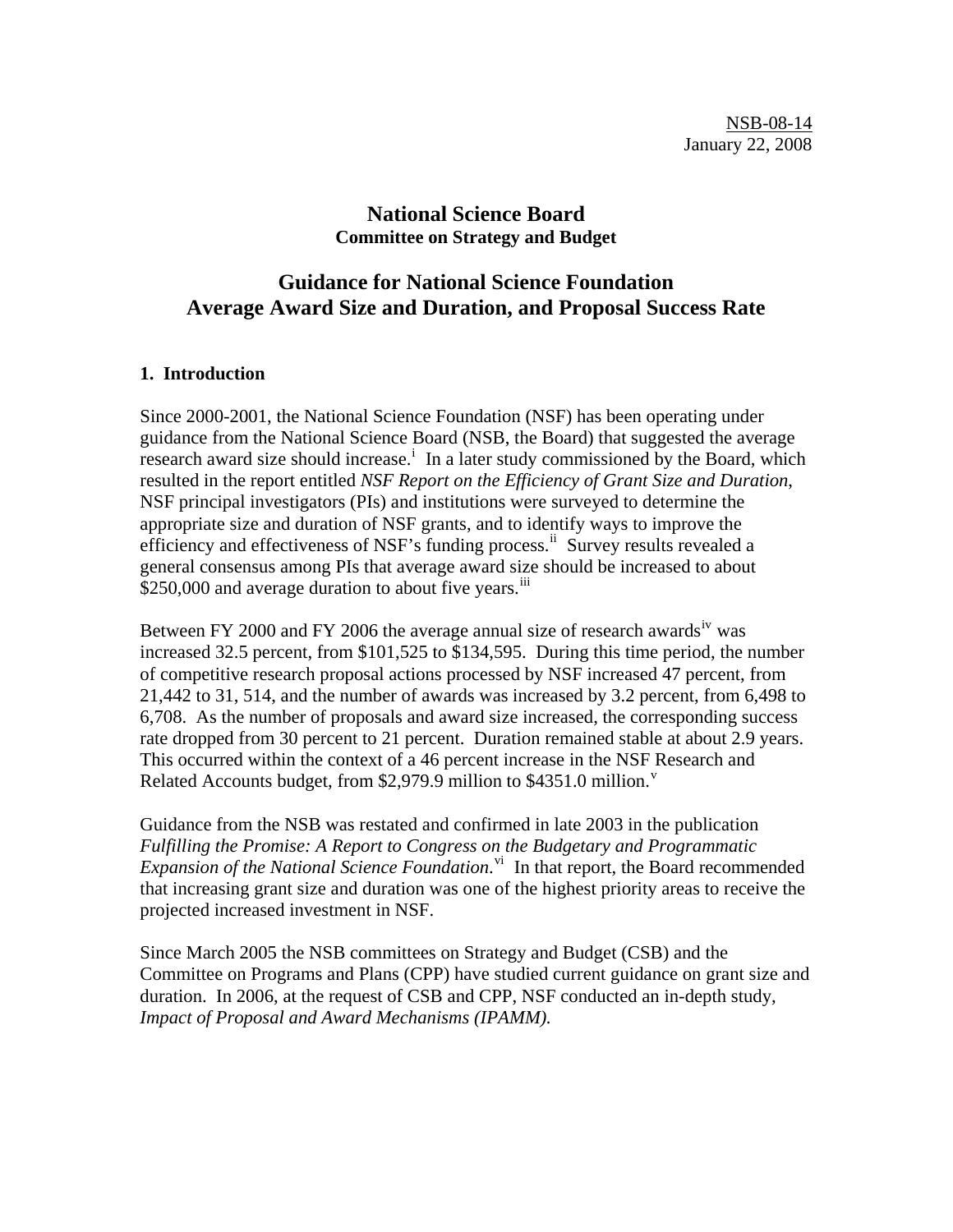## **2. IPAMM Study**

The IPAMM study (*Impact of Proposal and Award Management Mechanisms)* was completed and presented to the CSB at its August,  $2007$  meeting.<sup>[vii](#page-3-1)</sup> Briefly, the charge to IPAMM was to

"*recommend policies and preferred practices to improve NSF's program announcement and solicitation processes in ways that achieve appropriate balances between proposal funding rates, award sizes and award durations…."*

The IPAMM report contains a vast amount of valuable information on the broad subject of proposal and award management that should increase significantly the understanding of NSF as it pursues its mission of supporting excellent research. No doubt, the impacts of this report on management will extend beyond the NSB guidance issue which caused it to be created.

## **3. Recommendations**

The NSB's primary goal is to aid the NSF to achieve its vision: *Advocacy, discovery, innovation and education beyond the frontiers of current knowledge and empowering future generations in science and engineering*. Inasmuch as resources will always lag demand, a careful and thoughtful balance must be struck between NSF's goals of increasing the average research award size and duration and maintaining acceptable proposal success rates. Towards this end, the Committee on Strategy and Budget recommends to the NSB that these recommendations, inspired by the IPAMM report, be adopted for implementation by the NSF.<sup>[viii](#page-3-1)</sup>

The context for these recommendations is as follows:

- a. The primary goal is to maximize scientific excellence while assuring broad coverage.
- b. There is not a single best or preferred approach to establishing an appropriate balance between funding rate and award size. Rather, there are a variety of options, all of which balance tradeoffs between encouraging the free flow of ideas to NSF and keeping the proposal workload to a manageable and productive level (for both NSF and the community).
- c. The directorates and research offices should be given the responsibility and flexibility to find this right level of competition and should focus on maintaining both enabling award sizes and funding rates that respond to the priorities and needs of the different communities that each unit serves.
- d. NSF management should view the proposal and award management process as a total system and take care to avoid unintended consequences when making changes.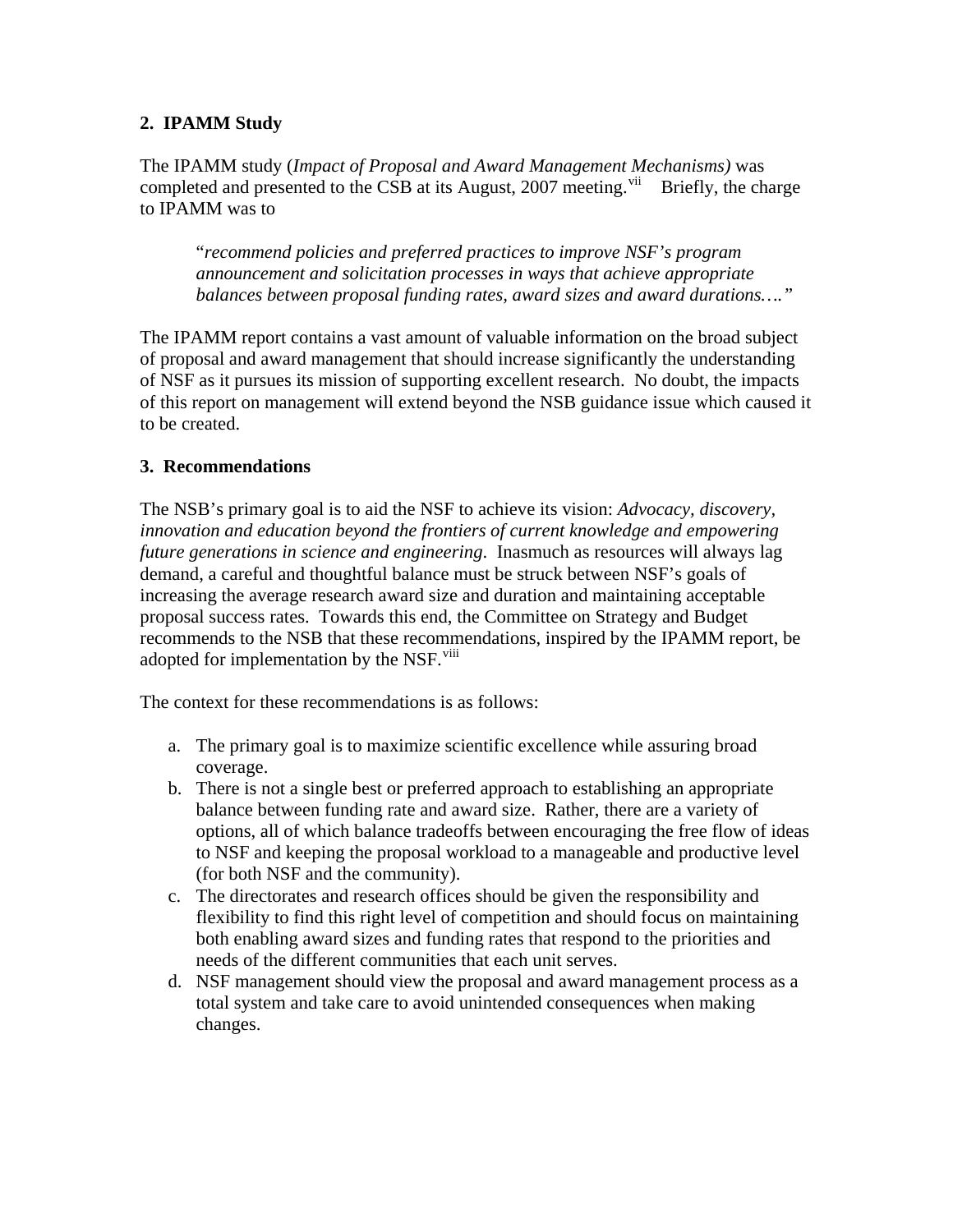The Committee on Strategy and Budget recommends:

- 1. NSF should require that the directorates and research offices develop overarching frameworks that account for and balance all of their research-related activities for periodic NSB review. These frameworks should:
	- guide strategic planning when determining the appropriate balance between funding rates and award size,
	- incorporate flexible management approaches that enable the directorates/offices to track and respond to developments that are most relevant to their disciplinary and interdisciplinary research, and
	- assure funding opportunities for early career faculty.
- 2. Long-term planning for the growth of communities and infrastructure must go beyond expecting the newly developed activities to be absorbed by core programs. Program solicitations that are intended to develop targeted research areas should be focused to help the community develop relevant proposals and should avoid the unproductive preparation of proposals that have a low likelihood of funding.
- 3. Careful consideration should be given to ensure than any decline in funding rate does not trap PIs and reviewers in an unproductive spiral of revising, resubmitting and re-reviewing highly rated proposals that could not be funded due to limited resources.
- 4. NSF management should inform appropriate internal and external communities when implementing new proposal management practices and should monitor community concerns during implementation. Changes to these practices should incorporate annual evaluations of proposal data and feedback from the research community.
- 5. The Foundation should monitor proposal and award trends provided in the IPAMM study and report them to the Board as part of the Director's annual report on the Foundation's merit review process. The IPAMM Group was discharged following release of their study and the Board does not expect replication of the PI survey or other one-time elements of the study on an annual basis. NSF senior management should reassess periodically the impact of the practices and policies employed by the directorates and research offices to ensure that NSF maintains its capacity to fulfill its vision of excellence in the science and engineering research enterprise.